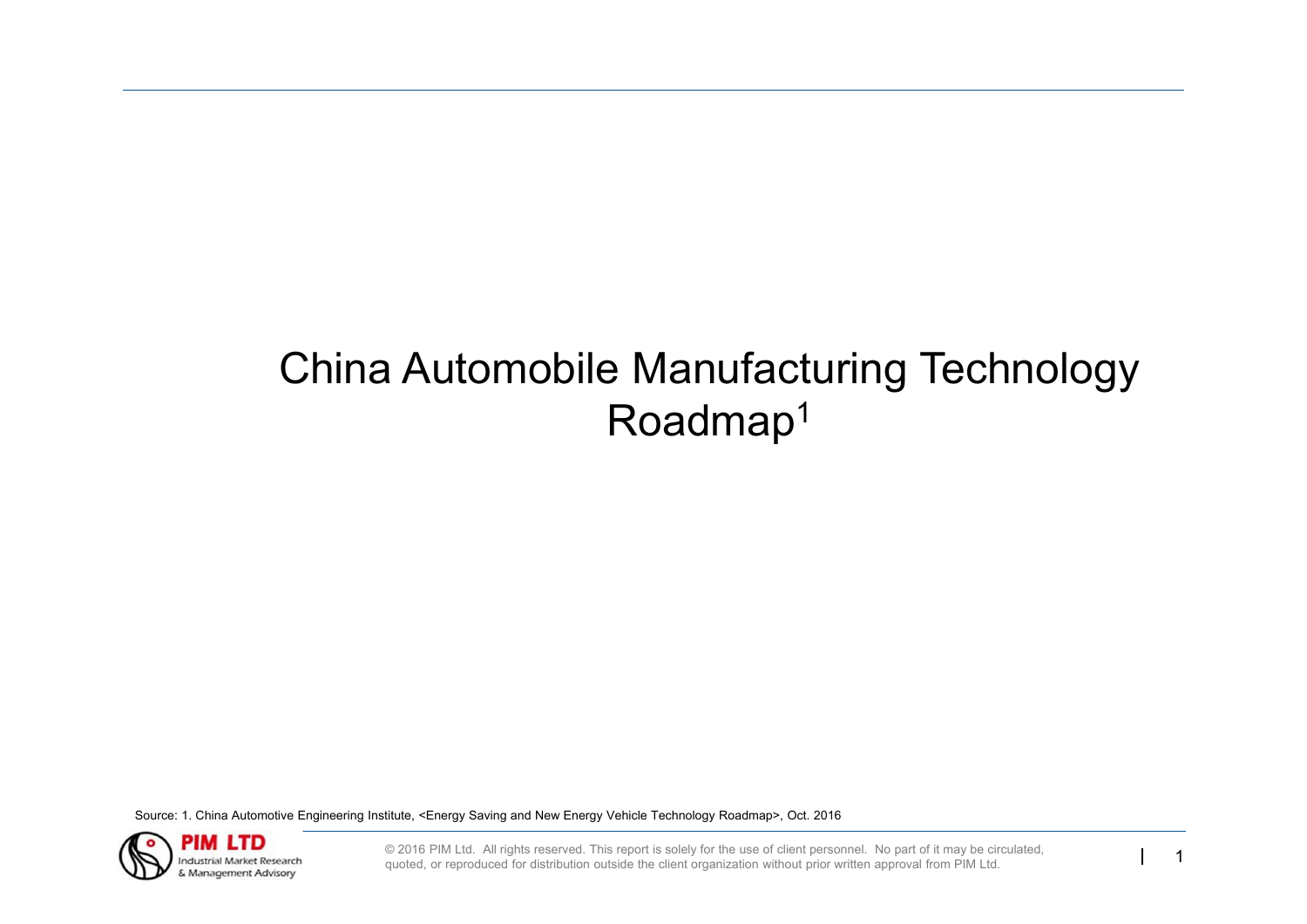### China Automobile Manufacturing Technology Road Map1

#### **Overall Thinking**

- • Based on the main line of development "Green manufacturing, intelligent manufacturing, quality manufacturing, rapid manufacturing", comprehensively increase quality and efficiency, and at the same time decrease energy consumption;
- • Focused on aluminum, magnesium alloy and carbon fiber composite, gradually master lightweight material manufacturing technology;
- • Use power assembly and new energy automobile's drive system as breakthrough point, significantly improve processing and manufacturing technology for bearings and gears, to digitalize and intelligentize equipment manufacturing.

Source: 1. China Automotive Engineering Institute, <Energy Saving and New Energy Vehicle Technology Roadmap>, Oct. 2016

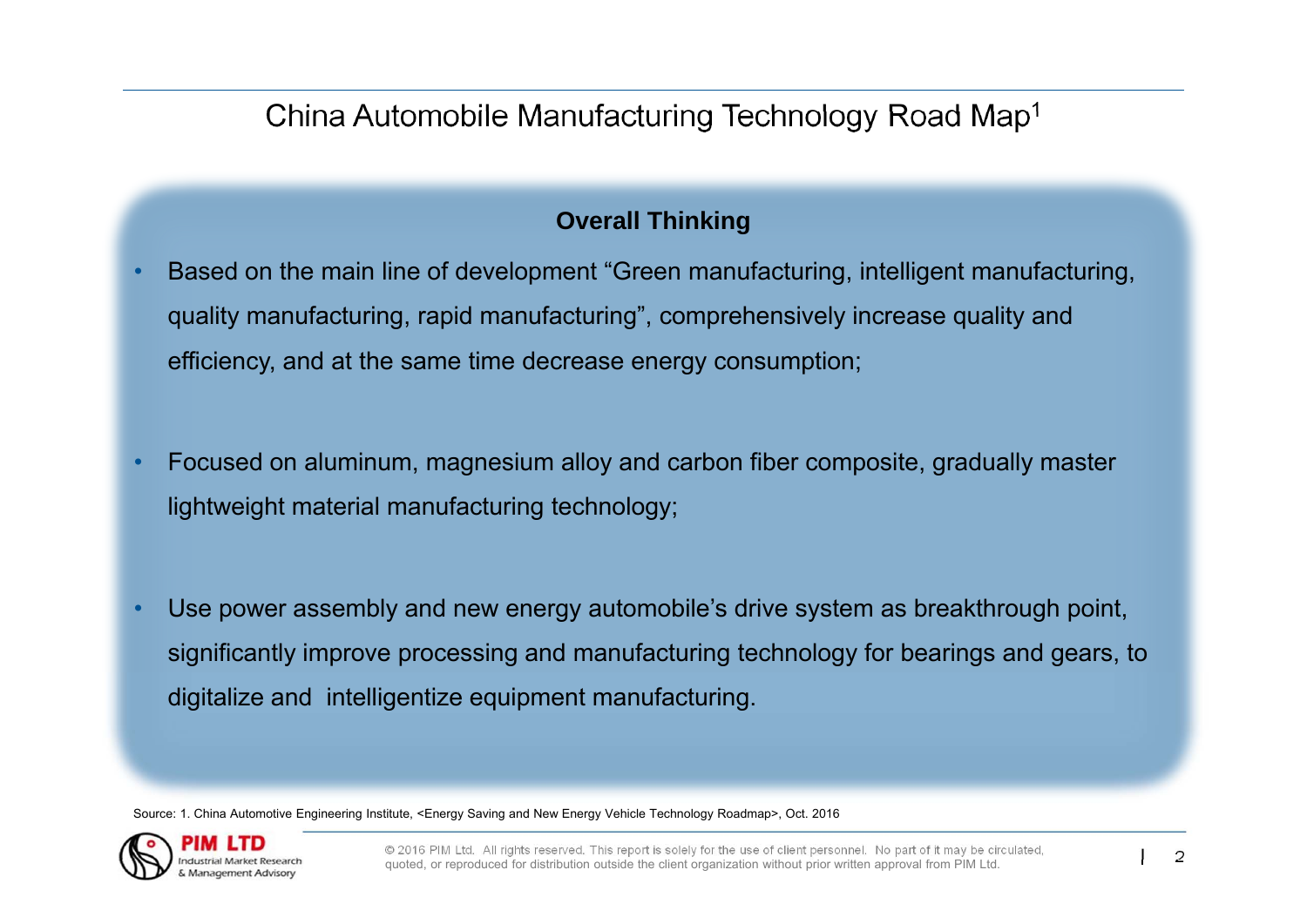## Automobile Manufacturing Technology\_ Goals, road map and development focuses<sup>1</sup>

#### Development Goals

- Improve automobile quality; Decrease energy consumption; Reduce environmental impact; Increase production efficiency
- Reject ratio reduction: 25% in 2020  $\rightarrow$  45% in 2025  $\rightarrow$  65% in 2030
- Labor productivity average annual growth: 7.5% in 2020  $\rightarrow$  6.5% in 2025  $\rightarrow$  5.5% in 2030
- Energy consumption per GDP decrease compared to 2015: 20% in 2020  $\rightarrow$  35% in 2025  $\rightarrow$  50% in 2030

#### Technology Roadmap

• Traditional manufacturing technology

• New material manufacturing technology

- New assembly and parts manufacturing technology
- Intelligent manufacturing technology

#### Development Focuses

- Lightweight car body manufacturing technology
- Lightweight chassis manufacturing technology
- Power assembly precision manufacturing technology
- New energy automobile electric drive system manufacturing technology
- Digital manufacturing technology
- 3D printing technology
- Intelligent manufacturing technology
- Green manufacturing technology

Source: 1. China Automotive Engineering Institute, <Energy Saving and New Energy Vehicle Technology Roadmap>, Oct. 2016

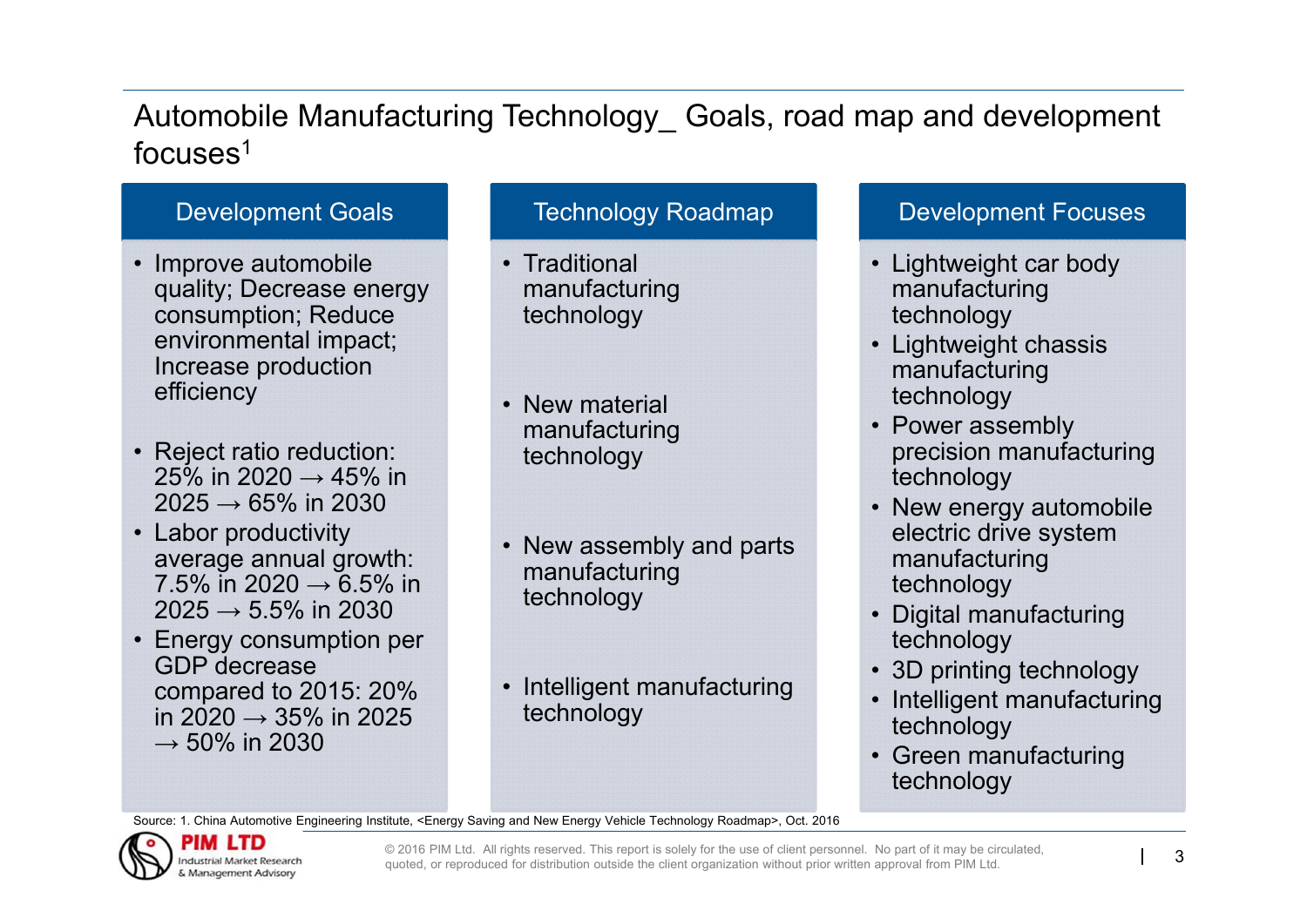

Source: 1. China Automotive Engineering Institute, <Energy Saving and New Energy Vehicle Technology Roadmap>, Oct. 2016



© 2016 PIM Ltd. All rights reserved. This report is solely for the use of client personnel. No part of it may be circulated, auoted. or reproduced for distribution outside the client organization without prior written appr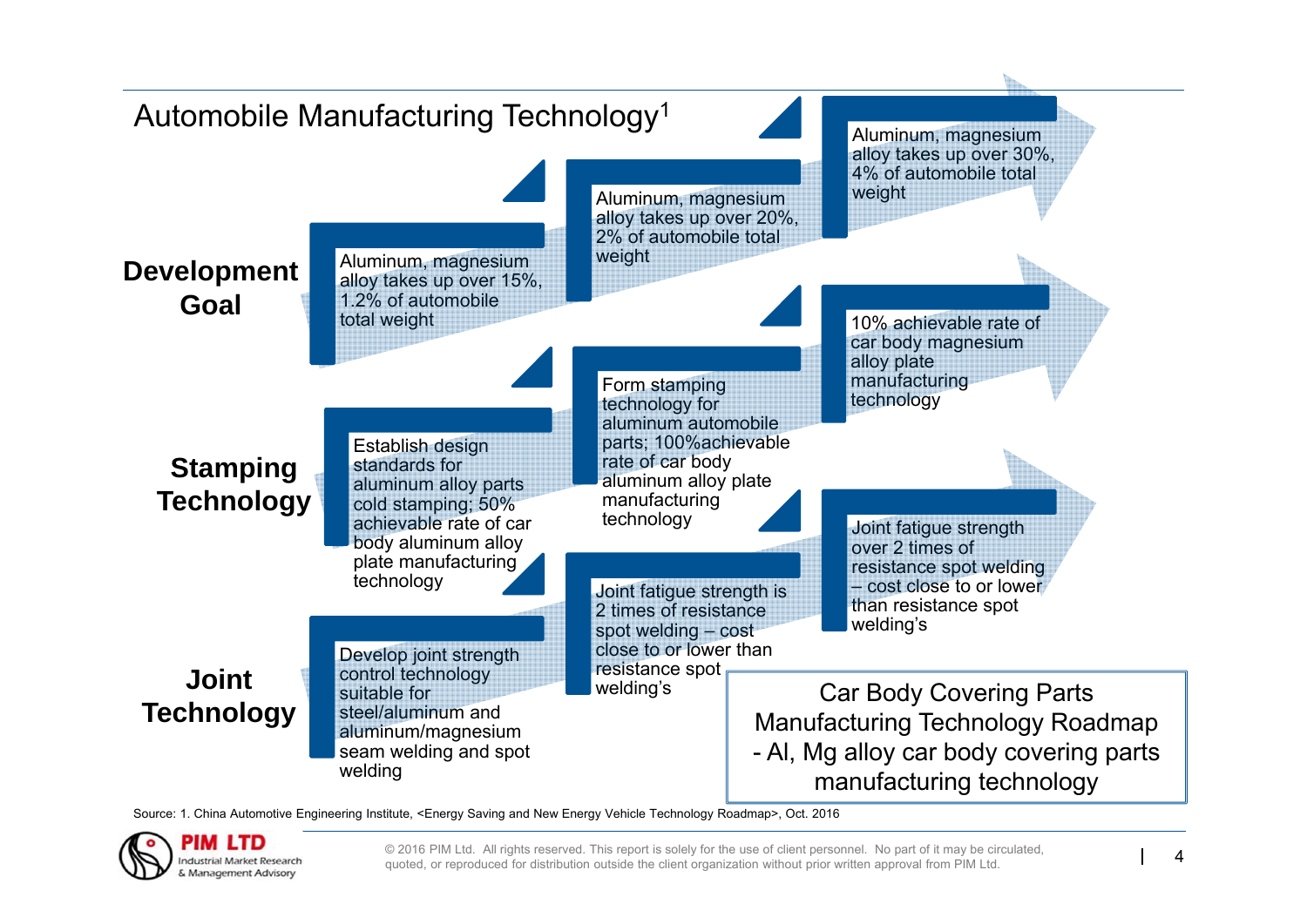Automobile Manufacturing Technology1

Car Body Covering Parts Manufacturing Technology Roadmap - Carbon fiber reinforced composite parts manufacturing technology



Source: 1. China Automotive Engineering Institute, <Energy Saving and New Energy Vehicle Technology Roadmap>, Oct. 2016



© 2016 PIM Ltd. All rights reserved. This report is solely for the use of client personnel. No part of it may be circulated, quoted, or reproduced for distribution outside the client organization without prior written appr